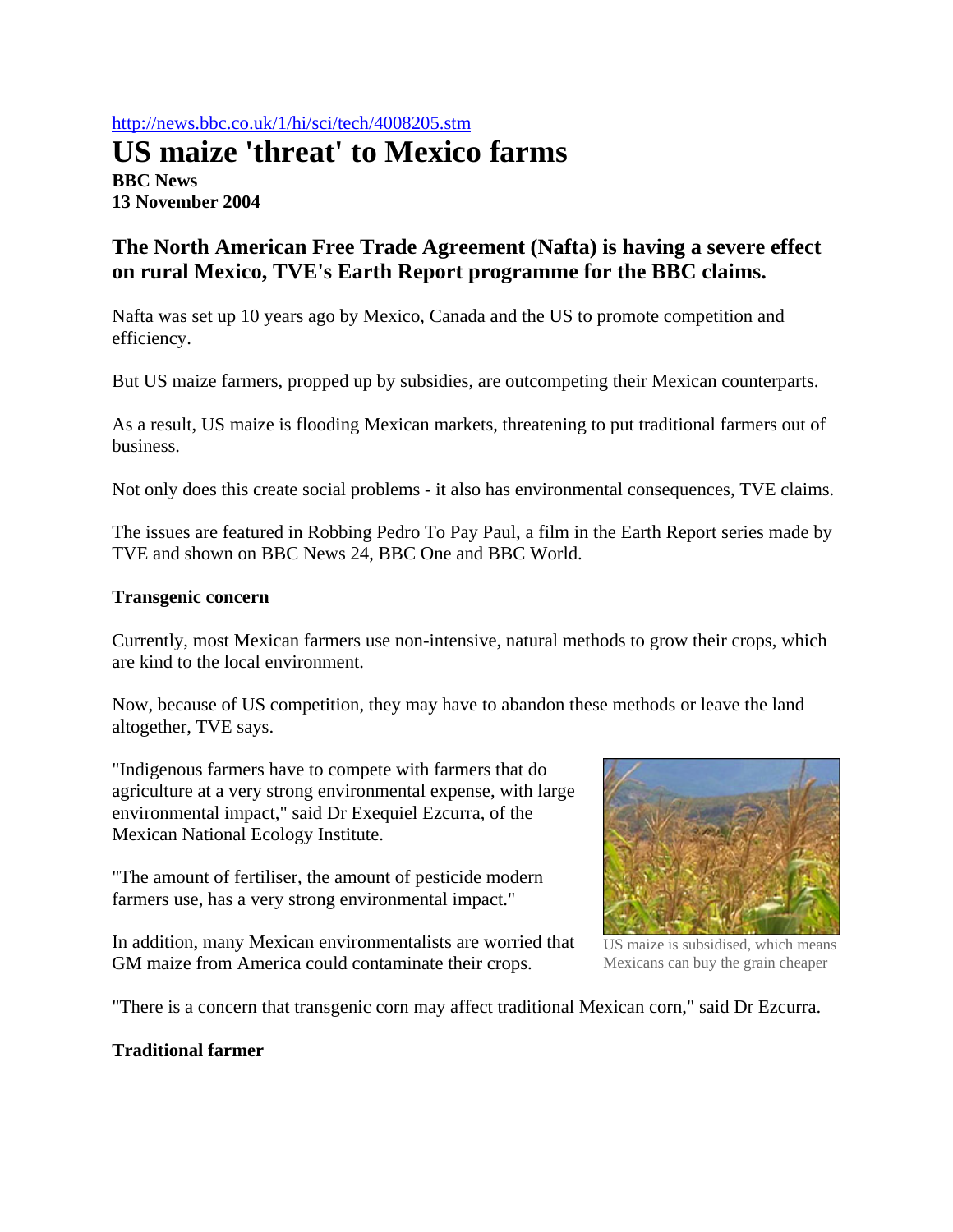Aldo Gonzales is a "campesino" - an indigenous farmer - who grows maize in Oaxaca, Mexico's second poorest state.

His farm, which has been in his family for generations, produces food primarily for his own family's consumption.

The tiny surplus is sold at the local market. Although it is a hard life, his four hectares give him independence.

But now Mr Gonzales, and thousands like him, fear their way of life is about to end.

**Indigenous farmers have to compete with farmers that do agriculture at a very strong**  " **environmental expense** 

Dr Exequiel Ezcurra, Mexican National Ecology Institute

"The Mexican government has instituted a lot of policies that are aimed at wiping out small Mexican farmers," he said.

Leaders who supported Nafta said it would make life better for all Mexicans.

For the consumer, at least, this is true.

US maize is heavily subsidised, which means Mexicans can buy the grain cheaper than ever before. But some Mexican farmers feel it is nothing short of a kick in the teeth.

"We believe the free market is a lie, because the United States is subsidising farmers, and Mexican farmers don't receive subsidies," said Mr Gonzales. "That's not a free market, that's not free competition, that's not fair competition."

### **Tax tool**

The US Farm Act of 2002 allows for up to \$19bn to be given to national farmers.

Though fewer people farm in rich countries, the farming lobby is still powerful.

Globally almost \$300bn is spent each year to subsidise agriculture, which is roughly equal to the annual profit of the agricultural trade.

Nafta countries can guard against subsidised foodstuffs flooding their markets. For example, Mexico could tax imported maize.

"The irony is that in the 10 years Nafta has been implemented, Mexico has never chosen to use the tools to stop the importation of subsidised corn," said Luis de la Calle, director-general for Public Strategies of Mexico.

"The reason for that is that we are a net consumer of corn and therefore in the end we benefit from a subsidy from the US."